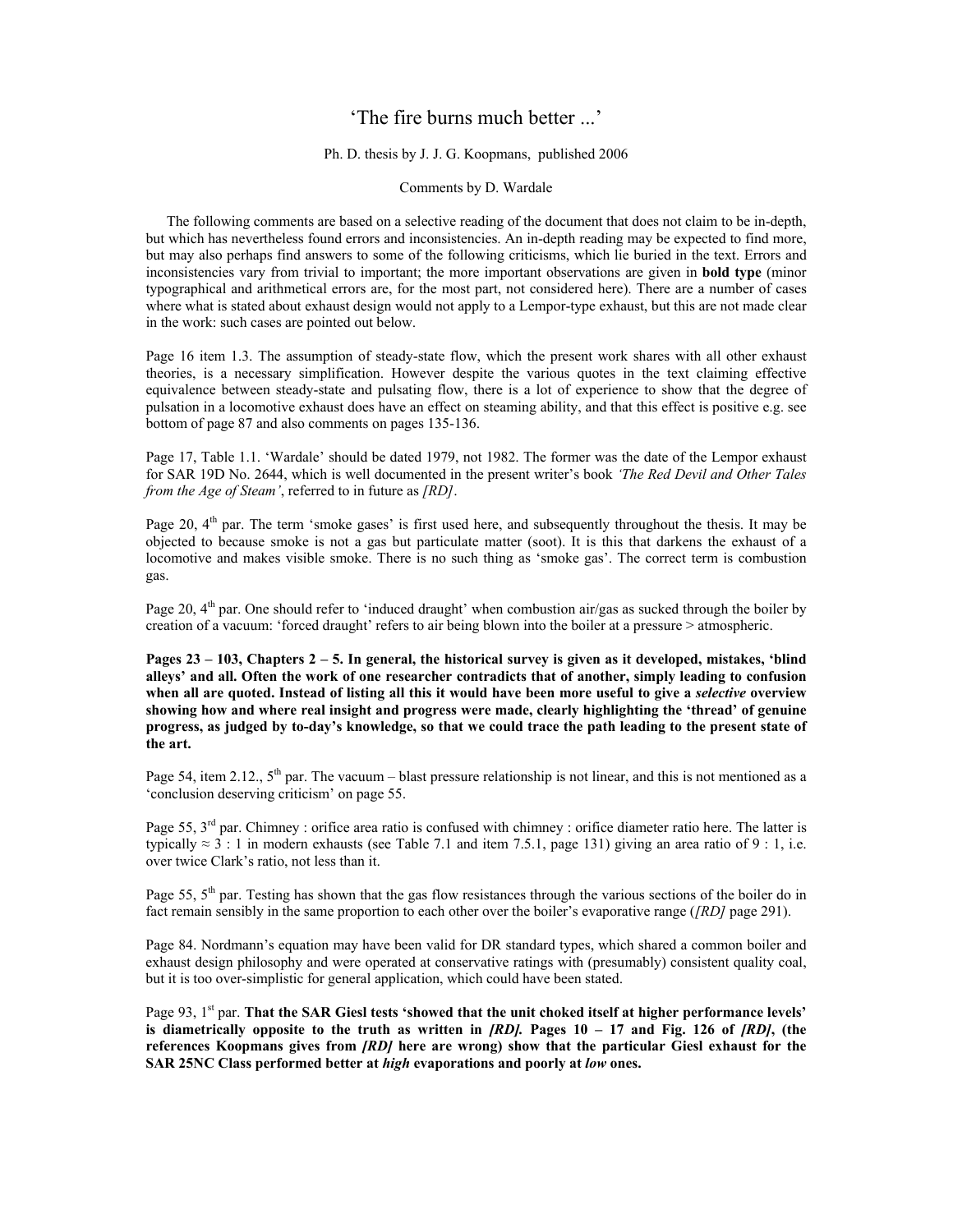Page 94, 1<sup>st</sup> par. Fig. 160 of *[RD]* does give a performance curve for the Chinese Giesl exhaust. The question of whether 'the Chinese version had been improved, compared to the original' is probably spurious. Giesl himself improved on the SAR 25NC ejector and presumably the Chinese copied this work.

Page 94, 3<sup>rd</sup> par. If the comment that Giesl believed "gases could flow at higher velocities than the conservation of momentum would allow" is based on an inadequate treatment of momentum for an exhaust such as the Giesl (see following comments on page 144) then it is not valid. For a Giesl ejector at least some gas momentum should be added as an input, which changes the momentum balance from that taken by Koopmans.

Page 99, last par. In the Porta theory the diffuser acts to convert as much as possible of the mixture flow kinetic energy (k. e.) into the pressure energy mandated by having to pump the combustion gas to atmospheric pressure, and thus reduce the k. e. loss at the chimney exit, i.e. it is thereby a means to more effectively use the k.e. input to the exhaust system. It is not clear that this is the same thing as Koopmans states.

#### Page 100, 1<sup>st</sup> par. "The Porta theory ... [has] ... the gas velocity now correctly included". This is most **important, and we will refer back to it later.**

Page 100, 1<sup>st</sup> par. '... the basic Lempor concept could be regarded as the ultimate form of a locomotive front end'. Good! Look at other engineering applications of ejector pumps – they look much more like the Lempor than like traditional locomotive exhausts, although the function is in principle the same.

Page 100,  $2<sup>nd</sup>$  par. Porta stated that the diffuser angle could be greater for the short diffusers typical of locomotive exhausts (at least for large locomotives), although I subsequently found that even for short diffusers it should be a little less than he advocated (*[RD]* page 476). He thought of introducing boundary layer suction to allow a larger diffuser angle. Other authorities (e.g. Kentfield and Barnes, *The Prediction of the Optimum Performance of Ejectors*, I. Mech. E. 1972) have given 80% as an attainable diffuser efficiency.

Page 100,  $3<sup>rd</sup>$  par. Porta's goal was to increase the power of steam locomotives by as much as possible by increasing their overall thermal efficiency. Power then took care of itself by the equation {power output = input x efficiency}. His exhausts had their part to play in this, and in his Lempor theory he gives a table showing how large were the blast nozzle tip areas of his exhausts relative to the boiler tube bank gas flow area, supposed to be the major factor influencing boiler gas flow resistance, compared to the ratios found for other exhaust systems. In his practical work Porta himself probably mostly used the Kylpor exhaust, not the Lempor, which was a later development of his.

Page 100, item 5.5., 2<sup>nd</sup> par. Were the locomotives supposed to be smokeless 'due to the large amount of extra air and the high vacuum produced' or because the underfeed stoker resulted in volatile distillation in such a way that it guaranteed that the (smoke-producing) volatiles would be fully burned?

Page 102, Table 5.1. Because of the non-linear vacuum – back pressure relationship, the Clark ratios penalise exhausts which were 'pushed' to higher vacuums (if the Clark ratio is taken at maximum vacuum). The motive in not giving the Clark ratios for the best of Porta's exhausts is not known. The Kylpor exhaust of the Rio Turbio 2-10-2's gave a Clark ratio of  $\approx$  9.2 at 3 400 Pa vacuum. The best figure (estimated from other test data) for the SAR 19D 4-8-2 with double Lempor exhaust at the same vacuum (3 400 Pa)  $\approx$  8.6 (*[RD]* Fig. 34). Note that these are based on thermodynamically correct draught and exhaust steam pressure measurements, which does not necessarily apply to all the exhausts of Table 5.1.

Page 110, item 6.3. The data given is over-simplistic. For example, it makes no mention of smokebox resistance, which can be very high in the case of spark arresting and self-cleaning smokeboxes, nor does it acknowledge the high resistance which can occur in the firebox due to turbulent mixing of combustion gas and secondary air (e.g. see *[RD]* Figs. 106 & 107). Overall boiler gas flow resistance for a modern high-resistance boiler is better computed in the manner undertaken for the 5AT.

Page 112, top table. Taking tube bundle cross sectional area as the sole criterion for tube draught loss is inadequate: the equivalent diameter of the boiler tubes must be factored in. In the case of flue tubes this is heavily influenced by superheater element design, which in turn has a major influence on tube gas flow resistance

Page 112, bottom table. Where were the firebox and, especially, the smokebox vacuums measured (both the BR5 and 71000 had self-cleaning smokeboxes, so this question is not academic)? The assumption that the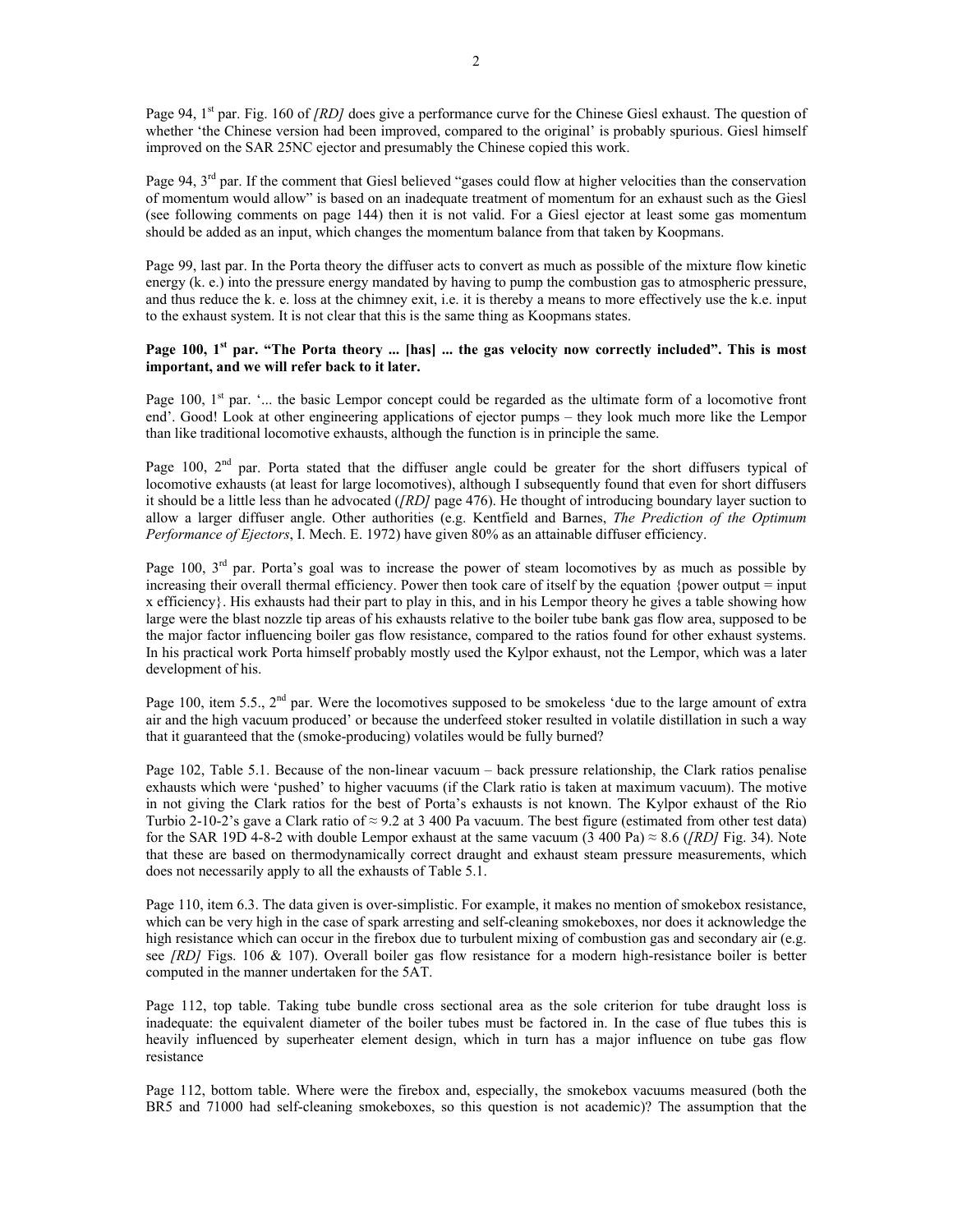difference between the smokebox and firebox vacuums gives the tube draught loss would be erroneous if these measurements were made some distance from the respective tube plates.

**Page 116, 5th par. '... the assumption of a uniform velocity profile for a jet entering a chimney is not supported.' What about the case of Lempor-type exhausts where the exhaust steam jet exits the blast nozzle within the mixing chamber? The curves of Fig. 6.3, page 115, suggest that when the axial distance**  downstream of the blast nozzle  $\rightarrow$  zero, as it does in such an exhaust where steam and gas first contact each other, the blast velocity  $\rightarrow$  a uniform velocity over the full spread of the jet (i.e. at 45 mm from jet **axis = radius of orifice). Koopmans himself assumes this in the 2nd par. on page 116. Therefore it seems that '... the assumption of a uniform velocity profile for a jet entering a chimney'** *is* **valid for a Lemportype exhaust. Also the whole argument rests on the Trüpel experimental method of discharging air from an orifice at higher pressure than the air outside the orifice. It is not clear that this will produce identical flow to that from a blast nozzle in which the exhaust steam has been accelerated to high velocity and expanded to smokebox pressure within the nozzle (which it will do whenever the flow is sub-critical more on this later). It is therefore not clear that the Trüpel results are applicable to the locomotive exhaust, nor Koopmans' deductions from them to a Lempor-type exhaust.**

Page 117, Fig. 6.5. Does this apply to a free or confined jet (or both)?

Page 120, item 6.6. Note that as the whole of a Lempor type exhaust is a confined jet (as defined by Fig. A.29.2 on page 454), all contents of this section referring to a free jet are inapplicable to it. That 'about half the available smokebox gas is entrained in the free jet' in a conventional exhaust is no indication that it would not be entrained more efficiently in a mixing chamber. **Equation 6.6.1: using Koopmans' notation on page 107, as the equation is written, as**  $x \rightarrow$  **zero so Q / Q<sub>o</sub>**  $\rightarrow$  **zero. But Q = total mixture mass flux (i.e. exhaust steam + combustion gas) so in any ejector as**  $x \rightarrow$  **zero so**  $Q \rightarrow Q_0$  **and**  $Q / Q_0$  **must**  $\rightarrow$  **1. Equation 6.6.1 as given, with no caveats, is therefore wrong. It may only be valid for values of x giving**  $Q / Q_0 \ge 1$ **, meaning entrainment only starts at x = 3.125d, surely worse than with confined entrainment in a mixing chamber. If equation 6.6.1. is incorrect, all deductions from it may also be wrong.** 

**Page 124, par. starting 'For practical use ..' If the control volume and its planes are as stated, the assumption of zero gas input momentum in the vertical direction is false for a Lempor type exhaust, where the steam and gas flows are essentially parallel at the nozzle exit plane.** Section 7.1. therefore applies only to a free jet type of exhaust (the type for which conservation of momentum is said to apply). The question of the inclusion of input gas k.e. / momentum is considered later.

Page 125, item 7.2. Following from the above, this section also applies to a free jet and not to a Lempor-type exhaust.

Page 131, Table 7.1. If, as appears,  $Q_m / Q_c$  is a measure of the accuracy of calculation of exhaust performance using the actual exhaust dimensions and the momentum equation, the correlation is patchy (up to 33% error). Note that the D / d ratio for the 9F Giesl is the lowest of all, and by the  $1<sup>st</sup>$  par of page 132 should be inadequate (i.e. D /d should be  $\geq$  about 2.8). However the Giesl ejector gave superior performance to the standard 9F exhausts with larger D / d ratios (see Fig. 5.5 page 93). This points to there being other factors at work besides those considered by Koopmans, which may well include the value of accelerating the combustion gas before parallel mixing. As a general point, one may question the whole analysis as BR exhausts had quite mediocre performance.

**Page 131, item 7.5.1. The first equation (** $Q_1 w_1 = Q_2 w_2$ **) is not valid for a Lempor type exhaust with a cylindrical mixing chamber as (i) there is not simple conservation of momentum in a confined jet (see page 121 item 6.6.2.) and (ii) the input gas momentum must be added to the l.h.s. of the equation. The conclusions of item 7.5.1. regarding the D / d ratio are therefore also not applicable to a Lempor-type exhaust**.

Page 132,  $1^{st}$  par. 2 : 2.8 should be 1 : 2.8.

Page 132, item 7.5.2.  $x / d$  = zero for a Lempor-type exhaust.

Page 133, item 7.5.5. Koopmans puts great emphasis on the value of the Euler No. in assessing exhaust performance. However he himself notes it did not meet with universal acceptance in the past, and this doubt continues to the present – for example Mr. Geoff Lambert reviewing Koopmans' work on the Internet states: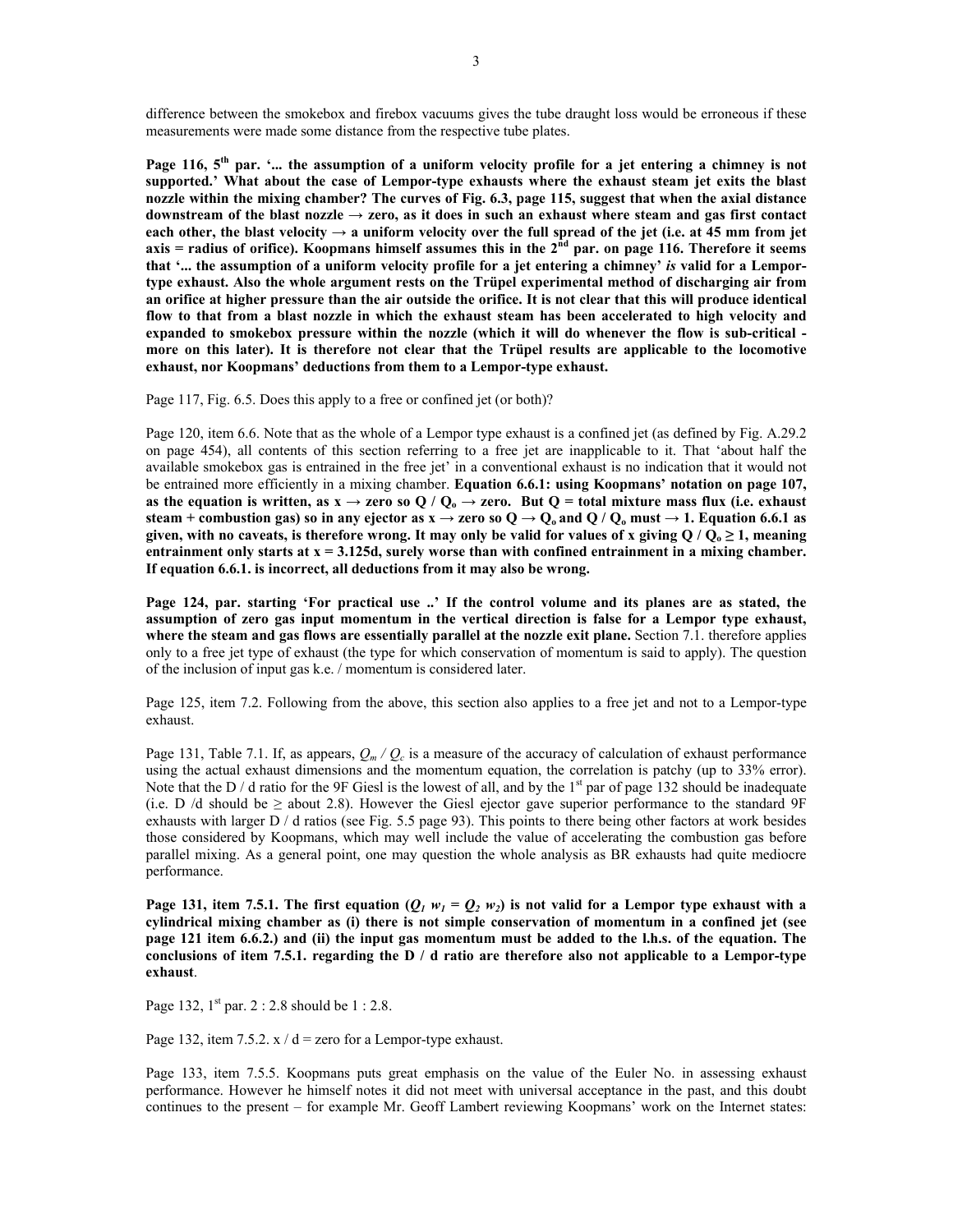"... Jos Koopmans comes to the conclusion that the Euler number is a good criterion for front-end effectiveness because it may measure, in some way, the ability of a front end to create a vacuum. I am not so sure I agree with this ..." As the Euler number is central to Koopmans' work, such reservations are significant.

**Pages 135 – 136, item 7.5.7. The important influencing parameter in the pulsating locomotive exhaust may not be so much the frequency of the exhaust beats as the varying intensity of the flow during each beat (this is hinted at in the 3rd par. on page 136, which tends to contradict the previous paragraph). Consider two locomotives of the same class, operating at the same speed and using the same amount of steam. One has even beats, one is 'off-beat'. The time-average exhaust steam pressure of both will be the**  same, as will the frequency of exhaust beats, but, other things being equal, experience tells that the off**beat engine will steam better. This shows that a factor is at work which Koopmans has not considered, and it is probably the fact that the k.e. and momentum of the flow during each beat continuously vary from release to the end of the stroke and during the exhaust stroke. The mass-average values of all flow parameters will be different from the time-average ones which are measured. Most exhaust steam flow is at release at a much higher exhaust pressure than that shown by the exhaust line on the indicator diagram (which is what counts for cylinder efficiency), and correspondingly higher k.e. and momentum. This increase of mass-average over time-average is presumably intensified by an off-beat engine, which is why it steams better. Thus it is a fallacy to consider pulsations on the basis of frequency alone and ignore the variable intensity of the pulsating flow, and until the latter is incorporated into theory, there has been no real advance in the question of pulsating flow. The analysis of item 7.5.7 is therefore not considered to be significant. Note that de Laval (supersonic) nozzles make the most use of the pulsating phenomenon (see below).** 

Page 138, 4<sup>th</sup> and 5<sup>th</sup> pars. It appears that the function of a converging-diverging nozzle has not been **understood. It is a 'diffusing' nozzle only at less than critical pressure ratio, above this ratio it expands the steam to higher (supersonic) velocity than is possible in a plain converging nozzle. As explained above, most steam flows during release, at relatively high pressure, so although the time-average exhaust steam pressure would normally give a pressure ratio across the nozzle < critical, the mass-average flow is normally at > critical pressure ratio and needs a de Laval nozzle to get its full k.e. and momentum potential. Such a nozzle does not therefore cause a 'lower orifice velocity', exactly the opposite during release, i.e. for most of the exhaust steam flow. The 'curious observation' Koopmans notes from the Datong tests is due to the fact that whatever the nozzle area ratio may be it is 'right' only for one particular pressure ratio, yet the pressure ratio of the steam flowing through it is continuously varying, therefore each nozzle tested was only 'right' for a fraction of the total flow, and clearly this fraction did not change significantly for the various nozzles tested, thus giving similar nozzle performances. The question of de Laval blast nozzles is explained more fully in** *[RD]* **pages 96 – 97.** 

**Page 138, penultimate par. The admission of 'a large "shearing stress" between the large velocity jet and surrounding stagnant gas mass' seems an acknowledgement of the mixing 'shock' loss which is elsewhere dismissed (e.g. see page 116, penultimate par. of item 6.5.2) A stress must be due to a force, and as the jet is moving this must give rise to a power requirement (= force x velocity). This power is certainly used to give momentum and k.e. to the gas, but no thermodynamic process has 100% efficiency, so there must be a (mixing 'shock') loss here.** 

**Page 144, penultimate par. 'A D / d ratio of under 3 ... appears to lower the general level of the calculated theoretical** *Eu***.' But the Giesl 9F D / d is only 2.23 : 1 (Table 7.1.) and its measured and calculated** *Eu* **numbers (said to be a measure of its actual performance and its maximum potential performance respectively) are the best of all the exhausts considered in Table 7.2. A factor in this is that the input gas momentum is ignored in item 7.5.1. explaining the significance of the D / d ratio, but at least some of it must be included for a Giesl ejector (and all in the Lempor). The better performance of the Giesl ejector (or similar exhaust) than might be predicted by the D / d ratio is because there is this added input momentum in the form of accelerated combustion gas. This would seem to negate the D / d ratio is a definite yardstick of performance for all such exhausts.** 

**Page 145, 5th par. This paragraph appears completely at odds with Table 7.2. which shows the highest** *Eu* **to be for the Giesl BR 9F. Although the SR Merchant Navy shows up worst in the Euler number analysis, this class had an excellent reputation for steaming, both on test and in service and up to what were, by UK standards, high evaporations, which, frankly, could not have been realised with a poor exhaust. This again casts doubts on the validity of the Euler number as a definitive exhaust criterion.**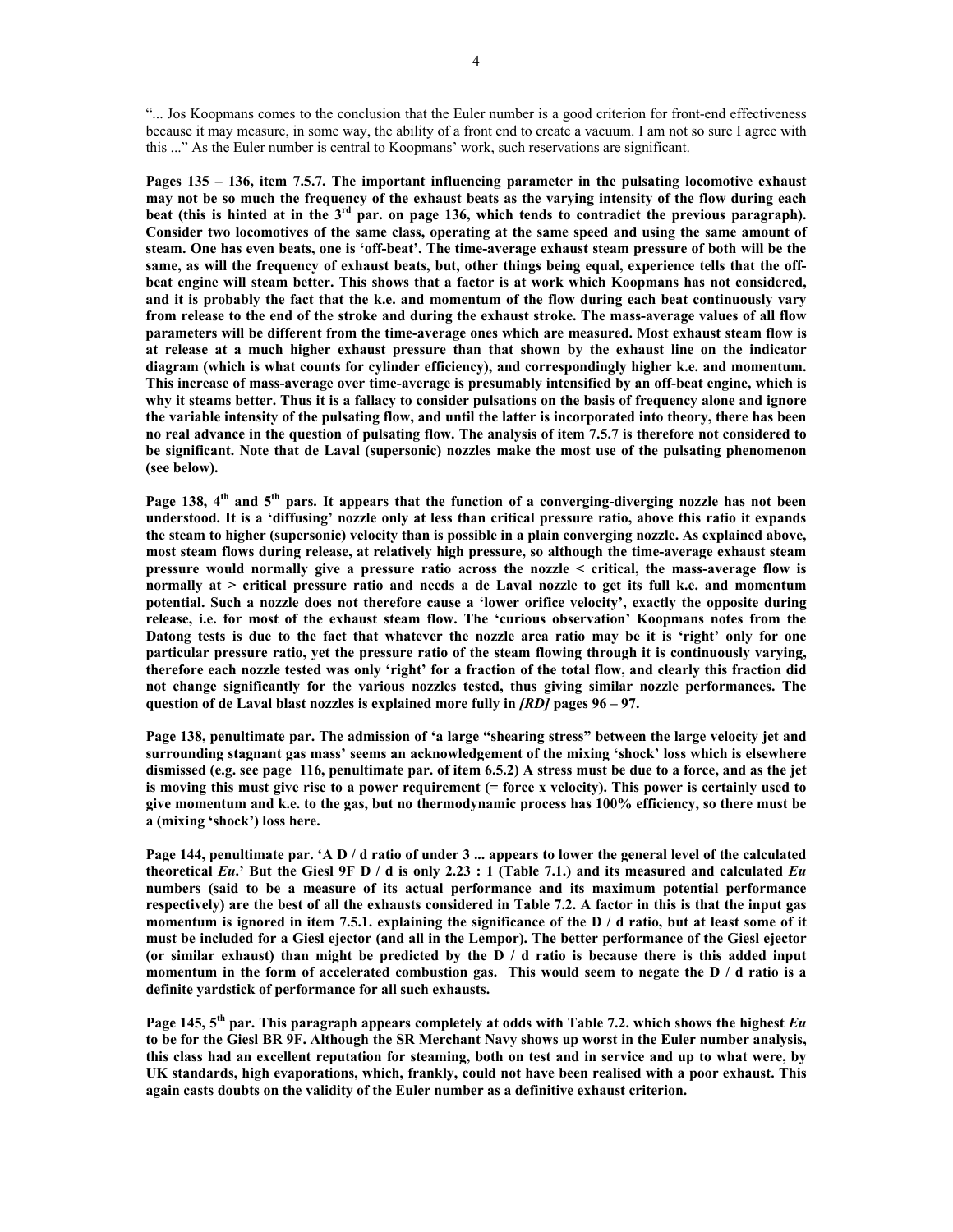Page 147, last par. The Lempor theory allows both a single and double chimney arrangement to be predicted (in fact any number of chimneys), the steam and gas flows for each chimney of a double exhaust being half the total. Whichever gives the largest blast nozzle tip is the better – it will inevitably be the double.

Page 148, penultimate par. We have the Giesl shape again, the thermodynamic validity of which is open to question. The oblong chimney may well be a cross between a free and confined jet, and therefore difficult to analyse.

**Page 149, penultimate par. of item 7.7.4. Even with the blast discharge at the inlet of the mixing chamber, the Datong tests indeed showed the advantage of multiple nozzles, allowing a shorter mixing chamber. This is confirmed by implication in Kentfield and Barnes,** *The Prediction of the Optimum Performance of Ejectors***, I. Mech. E. 1972. The number of nozzles is therefore not 'almost irrelevant' in the Lempor, and to link the number of nozzles solely to the orifice – throat distance has to be over-simplistic.** 

**Page 152. The data used for the 26 Class is mutually incompatible: the tabular data is from the exhaust calculations, i.e. for a blast nozzle steam flow rate of 23 150 kg/h, the gas mass flow rate from measurements at the originally calculated smokebox vacuum of 4 423 Pa (but the exhaust dimensions were based on a vacuum of 4865 Pa, see note (5) on Table 26 of** *[RD]***). However due to the higher-thancalculated overall boiler draught requirements (see** *[RD]* **pages 292 – 293) the draught required for a gas flow rate compatible with a blast nozzle steam flow rate of 23150 kg/h is actually higher than 4423 Pa, therefore the gas mass flow rate should be taken at a higher draught (> 5000 Pa). The gas flow taken by Koopmans of 41975 kg/h is therefore significantly lower than it should be. This can quite easily be seen, because a blast nozzle steam flow rate of 23 150 kg/h means a total cylinder steam flow of some 28350 kg/h (calculated value) as not all cylinder exhaust steam goes to the blast nozzles because of steam to the feedwater heater and gpcs (see** *[RD]* **Fig. 127). If 28 350 kg/h of steam at some 450<sup>o</sup> C (+ saturated auxiliary steam) could be generated with a combustion gas flow of 41975 kg/h we would have done pretty well (ratio of gas to steam flow = 1.48 : 1). Alas not! The calculated gas flow was 55224 kg/h (not given in**  *[RD]***), which is 32% higher than the figure Koopmans takes. From** *[RD]* **Fig. 127 the exhaust steam pressure at a blast nozzle steam flow rate of 23150 kg/h is also >> Koopmans' calculated 45575 Pa, in fact it is about 97000 Pa at the exhaust chambers, or from** *[RD]* **Fig. 123 about (97000 / 1.28) = 75800 Pa total pressure at the blast nozzles, or 66% higher than Koopmans' figure. Koopmans' claimed confirmation of his calculated figures by the 26 Class data is therefore based on incompatible figures and cannot be supported (and one must also remember that the 26 Class data is only as good as the often imperfect measuring allowed, which has been acknowledged on page 253 of** *[RD]***). If compatible figures are used, there can only be one of two results. Either there is no longer good agreement, in which case the 26 Class data does not verify the calculation method, or there is, which means that the approach is insensitive to the input data and therefore of dubious worth (generally, if different data can be inputted and the same result comes out, the method is not suitable for processing the input data meaningfully).** 

Page 153, last par. of item 7.9.2. Diffuser angle is  $12^{\circ}$  for a short diffuser (see earlier comments on page 100,  $2<sup>nd</sup>$  par.). Orifices were angled to get more uniform mixture velocity at the diffuser entrance to improve diffuser efficiency (see last par. on page 146) and especially to avoid the problem Koopmans gives in the  $1<sup>st</sup>$  par. of page 146. Koopmans claims the orifice inclination appears too large and doubts that 'this [inclination] would give a sufficiently developed flow' at the diffuser entrance, but he does not say what to do to improve matters (note that the importance of placing and/or angling multiple nozzles to increase mixture velocity near chimney walls is acknowledged by Koopmans on page 443).

Page 153,  $1<sup>st</sup>$  par. of item 7.9.3. If the draught of the MN class was 'good' and the combustion 'never very good' then one must look elsewhere for the problem. 'Over-draughting' can produce combustion problems of its own, and one can look, for example, to over-rapid release (itself a sign of a free exhaust) and to firebar design as important factors. This is well covered in chapter 2. 3. of *[RD]*, and the first application of the Giesl ejector to the Chinese QJ Class was reported as giving very poor combustion because the rapid release tore the fire.

#### **Pages 155 – 156, section 7.9.4. (see also comments on pages 461 – 464). Koopmans criticises the 5AT exhaust but there are a number of erroneous assumptions and conclusions here:**

- **1. The criticism has been based on what has appeared on the 5AT website, but what counts is the (unpublished) detail exhaust calculations.**
- **2. The data given for the 5AT in the table is the data originally estimated as the starting point for design, which has been superseded as a result of completing the fundamental design calculations. There is not much change to the data given except that no fixed chimney length (given as 1 840 mm)**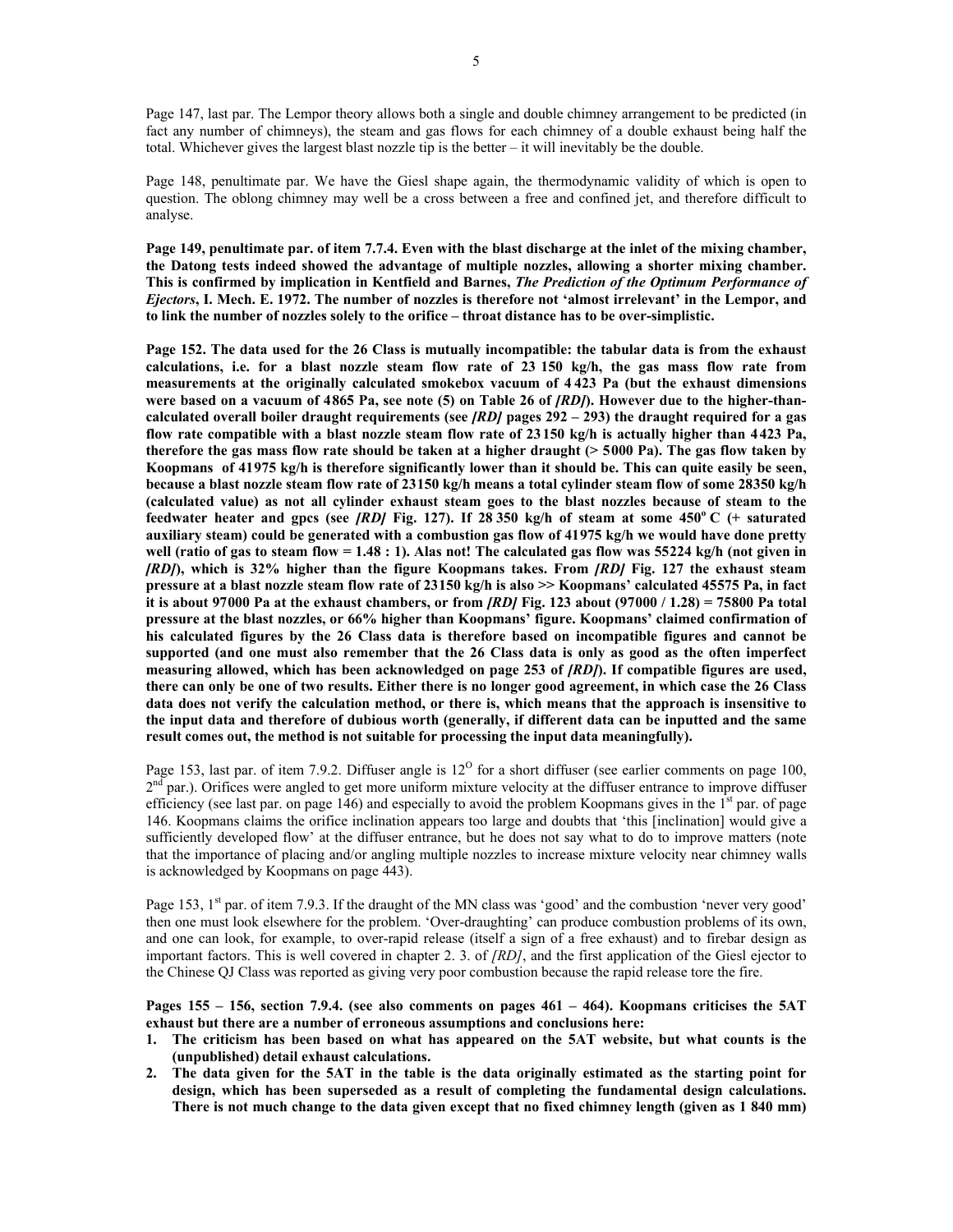**can be given: chimney length depends on its diameters, e.g. the UK moving structure gauge is such that it does not allow the top of a large-diameter chimney to go to the upper limit of the gauge, by an amount that depends on the chimney exit diameter – the larger this is, the more the chimney must be depressed.** 

- **3. 'The values supplied must be questioned'. It is most remiss to imagine that the 5AT data can be found by simply extrapolating BR5 data – does Koopmans think the 5AT performance can be realised by simply 'pushing' the BR5 to higher evaporation? Internally it is a totally different boiler, with a different tube layout, different superheater elements having fins which give high gas flow resistance in the flues, a different combustion system and a combustion air pre-heater. Enough has been written in** *[RD]* **to show how getting higher efficiency from a boiler requires higher draught, both for a more efficient combustion system (high draught due to turbulent mixing) and more efficient convection heat transfer. The data for the 5AT is not assumed – it has been calculated.**
- **4. Koopmans assumes the 5AT will have a Lempor exhaust. This however is not the case. Exhausts were worked out by both the Lempor theory and by the data given in Kentfield and Barnes,** *The Prediction of the Optimum Performance of Ejectors***, I. Mech. E. 1972. The latter gave a slightly larger blast nozzle area and was therefore preferred, i.e. as it stands at the moment the 5AT design does not have a pure Lempor exhaust.**
- **5. Koopmans data at the top of page 156 does not correspond to the dimensions resulting from applying the Lempor theory. The nozzle area is close, but what are the figures for chimney exit and throat areas? Those given are much too small for the overall figures for a double chimney and too large for those of one chimney alone. They will be affected by the length : diameter ratio taken for the mixing chambers, but as Porta recommended 2.5 : 1 in the Lempor theory, later reduced to 2 : 1, this latter figure should be retained as a minimum to be true to Porta's concept. It is presumed the figures given are per chimney.**
- **6. The 'requested' Eu number of 0.0537 is calculated from Eu =**  $\Delta p / \rho_n$ **. V<sub>n</sub><sup>2</sup> (Appendix A32). However as explained in the comments on pages 461 – 464 this does not represent the required Eu for a Lempor-type exhaust in which the gas has a significant input velocity (and therefore momentum) in the direction of the chimney axis (i.e. assumption 3 on page 461 does not apply – the fact that it is necessary to include it in A.32 shows that the results would be different otherwise). Because of this the 'requested' Eu would be < 0.0537. Alternatively, if Eu =**  $\Delta p / \rho_n$ **. V<sub>n</sub><sup>2</sup> is retained, a term must be added to all equations in A.32 giving Eu from exhaust proportions to account for input gas**  momentum. Equation A32.9 becomes:  $E$ **u** = { $R_n(1 - \frac{1}{2}rR_n(M + 1)^2(1 + R_c^2))$  + (1 -  $R_n$ )k<sup>2</sup>/ $r_g$ } where  $r_g$  =  $\rho_n$  /  $\rho_{\text{gas}}$  and k = {gas velocity at base of mixing chamber /  $V_n$ }. The gas velocity at the base of the mixing chamber is dependent on chimney design, just as  $V_n$  is dependent on blast nozzle design. **Taking Koopmans' Lempor figures for comparison purposes only and substituting into the above equation gives theoretical Eu = 0.0841. Using Koopmans' ratio for the practical : theoretical values of Eu, i.e. 0.0359 / 0.0452 = 0.794, gives a practical Eu number which the Lempor exhaust would be expected to deliver of 0.0841 x 0.794 = 0.0668, which is > the requested Eu of 0.0537, i.e. the Lempor exhaust would more than deliver the required Eu. The statements that the Lempor dimensions 'would thus not sustain the requested Eu number' and that '... the locomotive would be 300 – 500 Pa short of its intended vacuum' therefore have no validity.**
- **7. The figures for Koopmans' proposed design appear sub-optimal. Firstly, a (mixing chamber + diffuser) length of 1840 mm, to which must be added the vertical height of the bell-mouth gas entry section, will place the latter so low in the smokebox as to restrict gas entry into the chimney. Secondly the mixing chamber length : diameter ratio of only one appears too small to give a uniform velocity profile at entrance to the diffuser, which will adversely affect diffuser efficiency. If we could use such a short mixing chamber we could certainly improve both the Lempor and Kentfield and Barnes figures by having a longer diffuser, but experience (such as the Datong tests which showed the best mixing chamber length : diameter ratio for an exhaust such as now being considered to be about 2 : 1, see** *[RD]* **page 476) tells that this is not advisable.**
- **8. Koopmans' has emphasised the D / d ratio as a yardstick of exhaust capacity, see item 7.5.1. The following figures apply to his proposal and the 2 designs worked out in the 5AT fundamental design**  calculations. Required ratio of mixture : exhaust steam  $= 3.22$ . Ratio  $D / d$ , where  $d =$  diameter of a single blast nozzle of area  $=\Sigma$  area of multiple nozzles: Koopmans' proposal  $= 3.25 : 1$ , Lempor  $=$ **2.96 : 1, Kentfield and Barnes = 2.63 : 1. Koopmans proposal therefore matches his D / d criterion expressed in equation 7.5.1.1, but as explained in the comments on page 144 this criterion is not valid for a Lempor-type exhaust.**
- **9. To summarise: the 5AT design presently does not use a pure Lempor exhaust; a design to the work of Kentfield and Barnes gives superior blast nozzle tip area despite its chimney proportions appearing to be further away from the optimum according to Koopmans' criteria. The use of the equations in**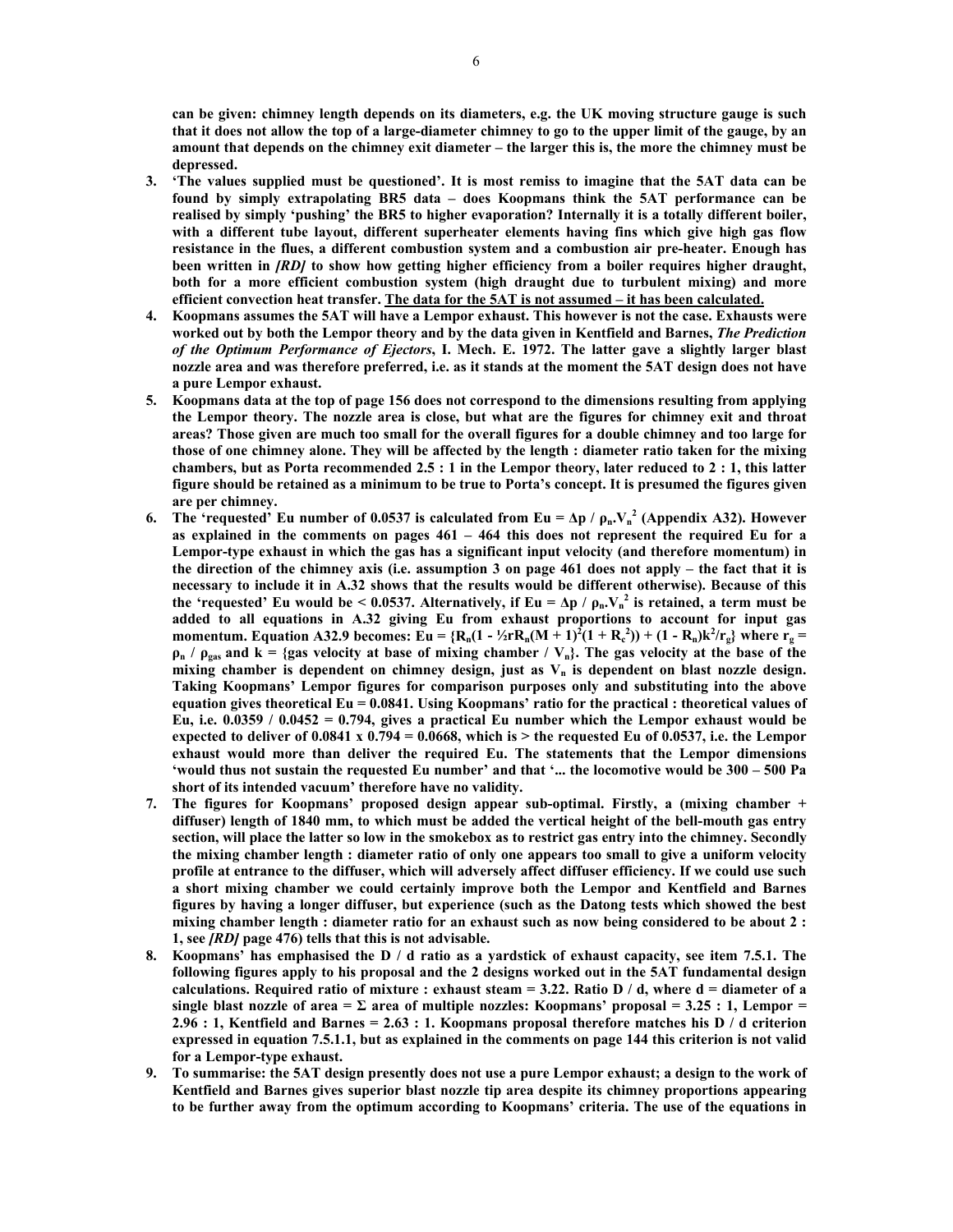**Appendix 32 to analyse the 5AT exhaust appears incorrect, as are therefore the conclusions drawn from the analysis. And there are objections to Koopmans' alternative proposal for the reasons given in (7) above.** 

**Pages 158 – 159. Many of the suggested methods (e.g. steps 1, 2, 7, 8 and 9) are from old formulae that should not be used for modern design. In step 3, what is the 'normal range' for a modern locomotive? In step 4, why is there such a piston speed limit – the 5AT will exceed the range given, as have several designs in the past? Generally, the methods given for determining the various parameters can only be supported purely as an example of using the old Eckhardt method. The type of approach used in the 5AT fundamental design calculations should be used for any modern design.** 

Page 161, 'New design features'. The B1 was a class 5 locomotive, not class 4, under the BR classification scheme.

Pages 167 – 182, chapter 8. Diagrams of the various exhaust arrangements tested would be helpful.

Page  $178$ ,  $1^{st}$  sentence. This is not true if, as it should be, the total (Pitot tube) exhaust steam pressure is taken, see *[RD]* footnote on page 128.

Page 178, 2 bulleted items at bottom of page. (1) This statement is only valid for an exhaust system that fully complies with the momentum treatment given in section 7.5.1. Not all exhausts do. (2) Objection is raised to the  $Q/Q<sub>o</sub>$  equation, see comments on page 120.

Page 179,  $1^{st}$  par. The gas flow resistance through the firebox (furnace) and smokebox, which may reach very significant values ([RD] page 292) is ignored.

Page 180, Tables 8.3. and 8.4. The data of these tables does seem credible – the very large discrepancies between the calculated and measured exhaust steam pressures means that one (or both) of the respective figures must be wrong. Note that the calculated figure is always the higher, which is opposite to the case of the 26 Class exhaust given earlier (see comments on page 152). No mention is made of excess air – it is clear from the data that there must be excessive excess air with the smaller orifices.

Page 181, Conclusions from tests, 3<sup>rd</sup> par. How is 20% excess air 'estimated'? In practice it can vary widely and can be calculated from measurements.

**Page 182, Momentum. States that momentum from single and multiple orifices is approximately the same. But we have ample evidence of the superiority of multiple orifices (page 182, last par., page 184 item 9.1.3, last par.) which (again) suggests that other factors are at work. There does not seem to be anything in the momentum (or energy) approaches to exhaust design that can account for the improved results with multiple orifices, rather more rapid 'mixing' (momentum and energy transfer) is probably the key. How can the better performance of multiple compared to single nozzles be squared with the statement that 'No specific addition to the [Zeuner single orifice] theory for multiple orifices is needed' (page 182, 4th par.)?** 

Page 183, item 9.1.1, point 5. Porta was well aware of the non-uniform velocity profile in an ejector, which it was aimed to make as uniform as possible in the Lempor mixing chamber before the start of the diffuser, e.g. by using multiple nozzles at an angle to the chimney axis. As is pointed out in point no. (7), a non-uniform flow pattern is essential at the start for gas entrainment, but once entrained the mixture flow must then be made as uniform as possible over the full flow area, hence the need for adequate mixing chamber length.

**Page 183, last par. 'The velocity of smoke gas should be disregarded** *if the orifice is at a distance from the chimney***' (my italics). But if it is not, as in the Lempor, then it must be included (this is confirmed in the 1st sentence on page 100). This adds significant k.e. and momentum input to the exhaust and is important in view of its non-inclusion in Koopmans theory, see later.** 

Page 184,  $3<sup>rd</sup>$  par. If a minimum mixing chamber length : diameter ratio and maximum diffuser angle are accepted, it is the allowable chimney length which will determine its diameters. In other words, in a practical exhaust design, chimneys of different lengths would have different entry and exit areas, at least with the Lempor theory.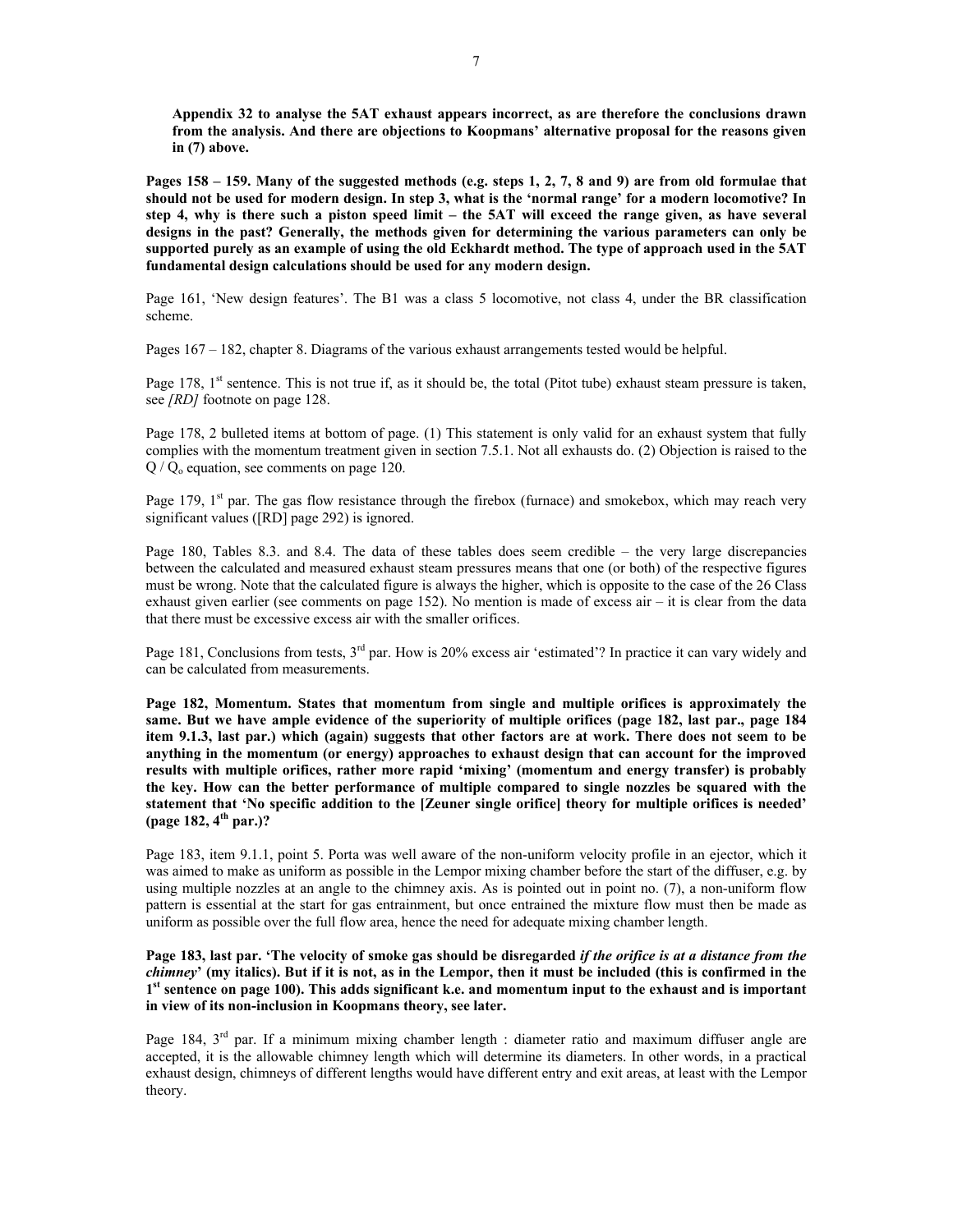Page 184, The tests with the RTM 56 and 54. See comments on page 182 above.

Page 184, 'The single orifice ...' 'There is little wrong with it ...' This ignores the fact that with larger locomotives it simply isn't possible to maintain good ratios with a single exhaust because of the height limitation. This is what is wrong with it. And if, in the previous paragraph, it is stated that with four orifices it is 'possible to use a far larger orifice area than if one uses a single orifice', how can it now be stated that 'There is little wrong' with the single orifice?

Page 184, last par. See comments earlier on page 148.

Page 185, Lemaitre. Should be 'converging – diverging' orifices, not v.v.

Page 185, Giesl. The experience from the SAR tests is that a wider throat was just what made the Giesl ejector performance fall off at low loads, see comments on page 93 earlier. Giesl himself certainly thought that the 9F Rugby tests with his ejector were 'proper'.

Page 186, item 9.2, point no. 4. Whilst what is written is correct in principle, in practice the very low power required for most heritage operations means that coal and water savings due to improved exhausts will be marginal. A back pressure close to zero, which is probably recorded by most heritage locos most of the time, cannot be significantly reduced, no matter what the exhaust system. Significant benefit will only be given for locos which are habitually worked hard, which in most cases seems to be for n.g. operations where the locos are very small and the gradients severe. Engines operating main-line excursion trains may also benefit, and improved exhausts give both types of operation the advantage of extra power, which they can both probably use. However this will work to oppose the supposed benefit, point (3) of item 9.2. But as long as rivet counters dominate the heritage movement and the 'it must not alter appearance' attitude prevails, getting the optimum exhaust for any engine (which generally involves increasing the chimney diameter, a visible change) is stymied at the outset.

Page 204,  $1<sup>st</sup>$  par. (Clark). There is support here for the possibility of non-concentric flow of exhaust steam raised in *[RD]* page 475, footnote 2.

Page 204,  $2<sup>nd</sup>$  par. (Clark). This supports the use of the thinnest practical blast nozzle material.

Page 208, 'influence of the Capacity of the Smokebox' (Clark). The original conclusion may well be correct, see also page 210 point no. 15.

Page 229, item A.3.2.7 (Nozo & Geoffroy). There is an optimum blast nozzle area and chimney area for any given locomotive and required evaporative capacity, and it is the function of exhaust theories to give a means of calculating these.

Page 230, adjacent to Fig. A.3.3 (Nozo & Geoffroy). This points to the relative insensitivity of draughting to chimney area near the optimum, i.e. the chimney area can be non-optimal without significantly affecting performance, a point recognised by Porta. This could be said to oppose Koopmans' item 7.5.1. pages 131 – 2.

Page 231,  $4<sup>th</sup>$  par. (Nozo & Geoffroy). Shows that (i) a correctly designed ejector remains optimal over a wide working range and (ii) that a front-end limit, i.e. where an ejector can no longer aspirate enough air to sustain the necessary combustion rate, will occur.

Page 233, section A.3.2.8, point 3 (Nozo & Geoffroy). Implies the best chimney is one which starts about level with the top row of tubes, however for the longer chimneys in a properly-designed ejector pump for larger locomotives gauge height limitations dictate that their entrance is to be as low as possible in the smokebox commensurate with adequate gas flow entry area into the chimney.

Page 256, item A.9.2.1., 1<sup>st</sup> par. (Von Borries). Although this is in  $\infty$  marks (i.e. paraphrased) it can scarcely be believed that it is what was originally written. It would have us believe that combustion gas rising from the front of the fire crosses over that from the back inside the firebox to exit via the upper tubes, whilst that from the back exits from the lower tubes. (!!!)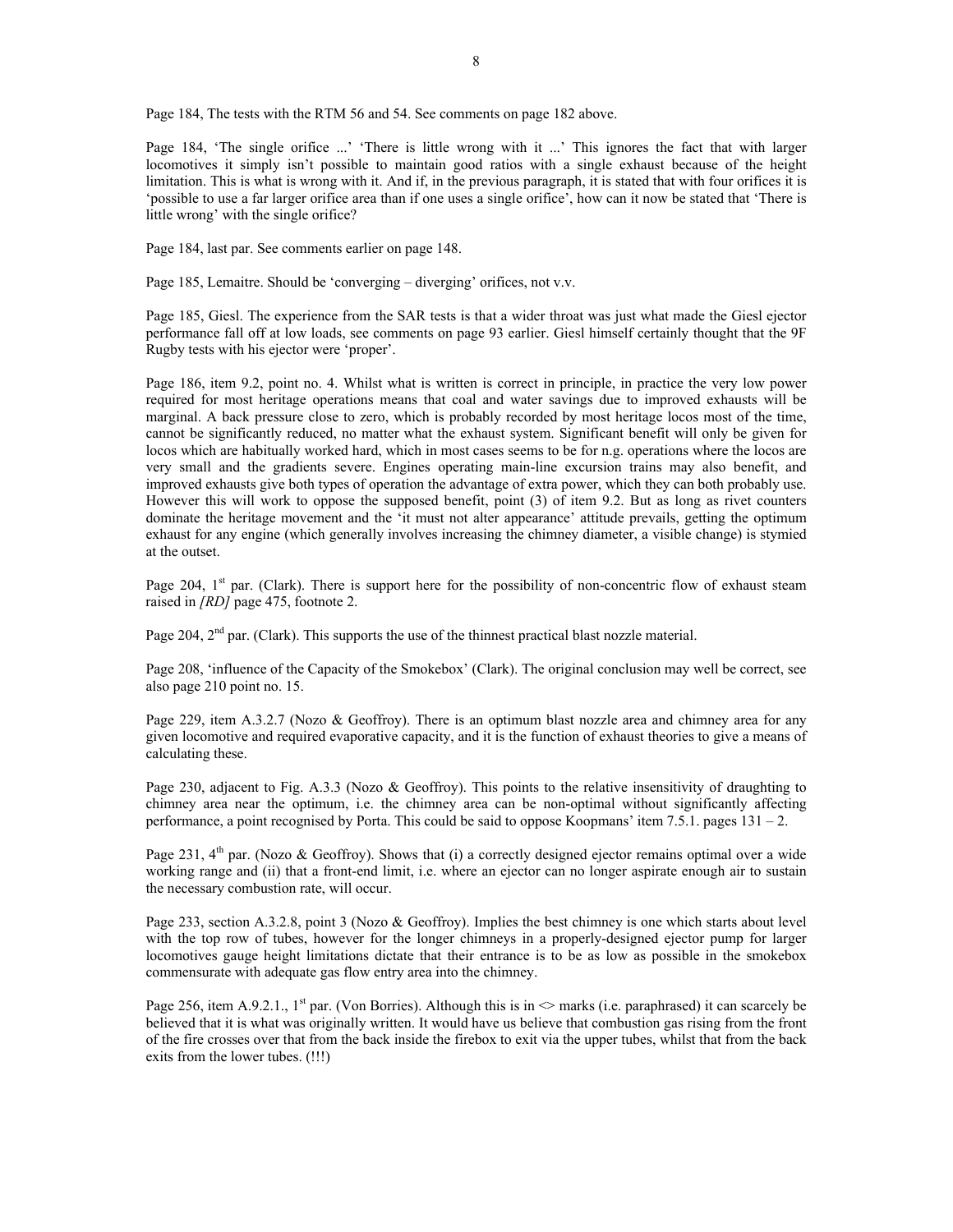Page 264,  $3<sup>rd</sup>$  par. from bottom and pages 265/6, Figs. A.10.1/2/3 (Master Mechanics Association). This appears to show a trend towards some form of the Kordina, and to acknowledge the principle involved, which is, incidentally (and incorrectly), contradicted by point 6 of item A.12.4 on page 275 (Quereau).

Page 268, last par. (Sweney). Mogul should be 2-6-0, not 4-4-2.

Page 289. Equation for 'b': b is not given in the notation, page 288: what is it? This is a common fault repeated throughout the thesis, i.e. symbols are introduced in the text without appearing first in the notation or, as here, being defined at all. For example, what are 'a', 'm', and 'R' on page 316 (they are not given in the notation, page 301)? The 'burying' of symbols in the text (even if this is done at all) makes it difficult to follow equations. Other instances of this are not commented on further.

Page 304, 4<sup>th</sup> par. (Strahl). Any fireman will tell you this is far from true! There are a large number of reasons why. Point no. (2) on page 350 is closer to the truth, but does not tell the whole story.

Page 328,  $6<sup>th</sup>$  par. (Strahl). It 'should' make no difference, but it does, see comments on pages 135 – 136 earlier.

**Page 334, penultimate par. 'The introduction of the velocity of the gas at the chimney entrance ... should be regarded as incorrect.' Koopmans' argument for its non-inclusion here is that it is** *not an independent variable***. But he has already stated that it is** *correctly* **present in the Lempor theory, see 1st sentence on page 100, which the present writer agrees with.** *As according to his argument on page 334 it would appear to be as much a dependent variable in Porta's work as in Strahl's, these two different stances are inconsistent – they can't both be right.* **The present writer's view is that Koopmans' argument on page 334 is incorrect in principle (this does not mean to imply that Strahl's precise treatment of gas velocity is correct). The pressure energy in the exhaust steam is partly converted by acceleration in the blast nozzle into useful kinetic energy: its total energy (neglecting friction losses) remains constant by the Bernoulli equation. A vacuum is thereby created in the smokebox and the (pressure + kinetic) energy of the combustion gases in the smokebox is determined by this vacuum, the k. e. of the relatively slow-moving gas being small. At**  any point where the gas velocity  $\rightarrow$  zero, say next to the smokebox shell wall, we have the true **(stagnation) vacuum. It is from this stagnation vacuum that the gas pumping work occurs (and not, for example, from the much higher vacuum existing at the chimney choke, see quote from Ell on page 95), and it is the corresponding stagnation or total pressure energy of the gas that is** *dependent* **on the vacuum created by the exhaust. But just as part of the pressure energy of the exhausting steam is turned into kinetic energy, so part of this gas pressure energy can be converted into kinetic energy, to aid ejector performance. The fraction of the (constant) total gas pressure energy (the dependent variable) that is converted into kinetic energy depends on the design of the chimney, as does that of the steam on the blast nozzle design. Gas kinetic energy is created from the stagnation gas pressure energy in just the same way as the steam kinetic energy is created, by acceleration, and it is therefore valid in principle to include it as an input energy in the energy balance for suitably designed ejectors, such as the Lempor. This is what the Lempor theory does, but Koopmans' work does not.** 

Page 338,  $2<sup>nd</sup>$  par. (Railway Engineer). The piston theory is wrong, but there must be some difference between pulsating and steady flow, see comments on pages 135 – 136. To measure this, any experiment must attempt to reproduce the highly non-uniform exhaust flow from a locomotive, i.e. a release flow that is much larger than the overall time-average flow. The Datong tests attempted to do this, see *[RD]* page 475.

Page 338, 4<sup>th</sup> par. (Railway Engineer). Note the recommendation for de Laval blast nozzles.

Page 343, item A.18.2.3,  $2<sup>nd</sup>$  par. (Railway Engineer). Note recommendation for bell mouth shape.

Page 347, last par. (Legein). The term 'temperament', whilst linguistically correct, would probably be better rendered in engineering English by something like 'characteristic'.

Page 351, 4<sup>th</sup> par. from bottom (Legein). Note the hypothetical conclusion that mixing loss  $\rightarrow$  zero as no of petticoats  $\rightarrow \infty$ . This is supported by page 371, 3<sup>rd</sup> par.

Page 354, last par. (Legein). 16 mm should be 16 mm / m, or more simply in current notation 16‰. Same for '3 to 5 mm'.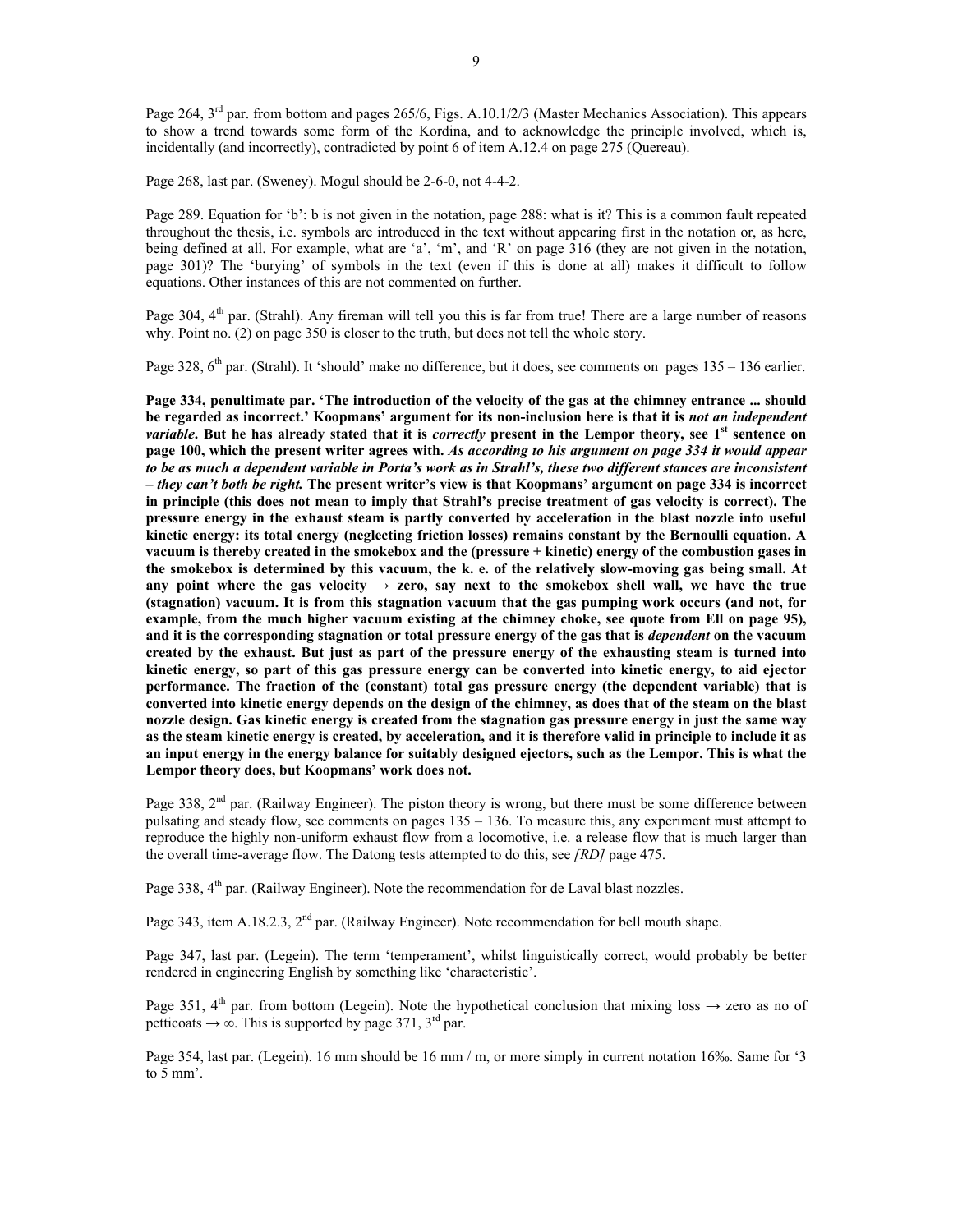Page 360, top par. (small letters). The term 'shock' has a specific thermodynamic meaning and refers to sudden pressure rises in supersonic flow. Therefore its use here is open to question, especially for simple convergent blast nozzles for which the blast is not supersonic, although part of the steam flow from a de Laval blast nozzle will be supersonic and a genuine shock may occur. To distinguish exhaust losses from true shock losses the present writer prefers 'mixing shock losses' or simply 'mixing losses'.

Page 365,  $1<sup>st</sup>$  par, paraphrase from Giesl. There are mixing, friction, and exit k.e. losses in the exhaust system, and the Lempor aims to give the highest overall efficiency by minimising the sum of these. Giesl's approach appears to be to reduce mixing losses by a mixing zone of very restricted area at the expense of a smaller-thanpossible chimney exit area (as for a given chimney length the latter is fixed by the former and the allowable diffuser angle) and therefore relatively high exit k.e. loss.

Page 374. item A.21.14, point 2 (Chapelon). This doesn't make sense as written: presumably it should read 'Thanks to the decrease in back pressure the boiler needs to produce less steam, ....'

Page 374, item A.21.16 (Chapelon). 'Fire-bridge' should presumably read 'brick arch'. Note that Chapelon's thinking as given here is at variance with the thinking behind Porta's g.p.c.s., which the present writer prefers.

Page 378, Fig. A.21.8 (Chapelon): the Kyläla spreader is clearly seen to be the inspiration for Porta's Lempor blast nozzles.

Pages 396-7, item A.24 (Godfernaux). This appears to be a simple and illuminating explanation of the steaming phenomenon.

Page 403, item A.25.3.2, page 405 last par. (Young) and page 429 top par. (De Gruyter). The previous remarks in connection with pages 135-136 apply. As the experimenters are adamant that draught production is essentially the same with pulsating as with steady flow, and as the practical experience on actual locomotives points to it being otherwise, one may have to look at the *effects* of pulsating draught on heat transfer and combustion, rather than at the effect of a pulsating exhaust on draught.

Page 408, item A.25.5.3 (Young). This supports the use of a Lempor-type exhaust, and of multiple chimneys where available height is inadequate.

Page 408, item A.25.5.4, 2<sup>nd</sup> par. (Young). Note advantage of smaller flare where nozzle is close to chimney, e.g. see Fig. 7.17.

Page 408, item A.25.5.5 (Young). The conclusion is effectively for a Lempor-type exhaust of cylindrical mixing chamber and conical diffuser (although with the blast nozzle (conventionally) below the chimney).

Page 411, point (4) (Young). Shows importance of nozzle form – but where is the theory telling a designer how best to design a nozzle?

Page 431, top par., (De Gruyter). How can the [mixture] pressure at the chimney exit be above that of the surrounding atmosphere when the mixture comes from the vacuum existing in the smokebox (presuming, as it should be, that the exhaust steam is expanded to local pressure in the blast nozzle, and that we are referring to actual mixture pressure, not to stagnation pressure which will always be > atmospheric)? This is effectively saying that the exhaust pumps combustion gas to higher than atmospheric pressure.

Page 434, item A.26.2.6, point 2, (De Gruyter). On what basis are the lines of Fig. A.26.8 extrapolated beyond the test results? That a chimney may have an optimum length, beyond which efficiency decreases, would appear to be true only for very long chimneys (outside the range possible in locomotives) where frictional effects may outweigh other advantages from long length.

Page 440-1, Figs. A.27.1 and A.27.2. (Lemaitre) and page 443,  $2<sup>nd</sup>$  par. The best results are with long chimneys, supporting the use of enclosed (as opposed to free) mixing, i.e. with a mixing chamber.

Page 443,  $2<sup>nd</sup>$ ,  $6<sup>th</sup>$  and  $7<sup>th</sup>$  pars. Supports aiming jets at periphery of mixture to even out its velocity profile, and suggests exhaust performance is quite sensitive to jet position and aim.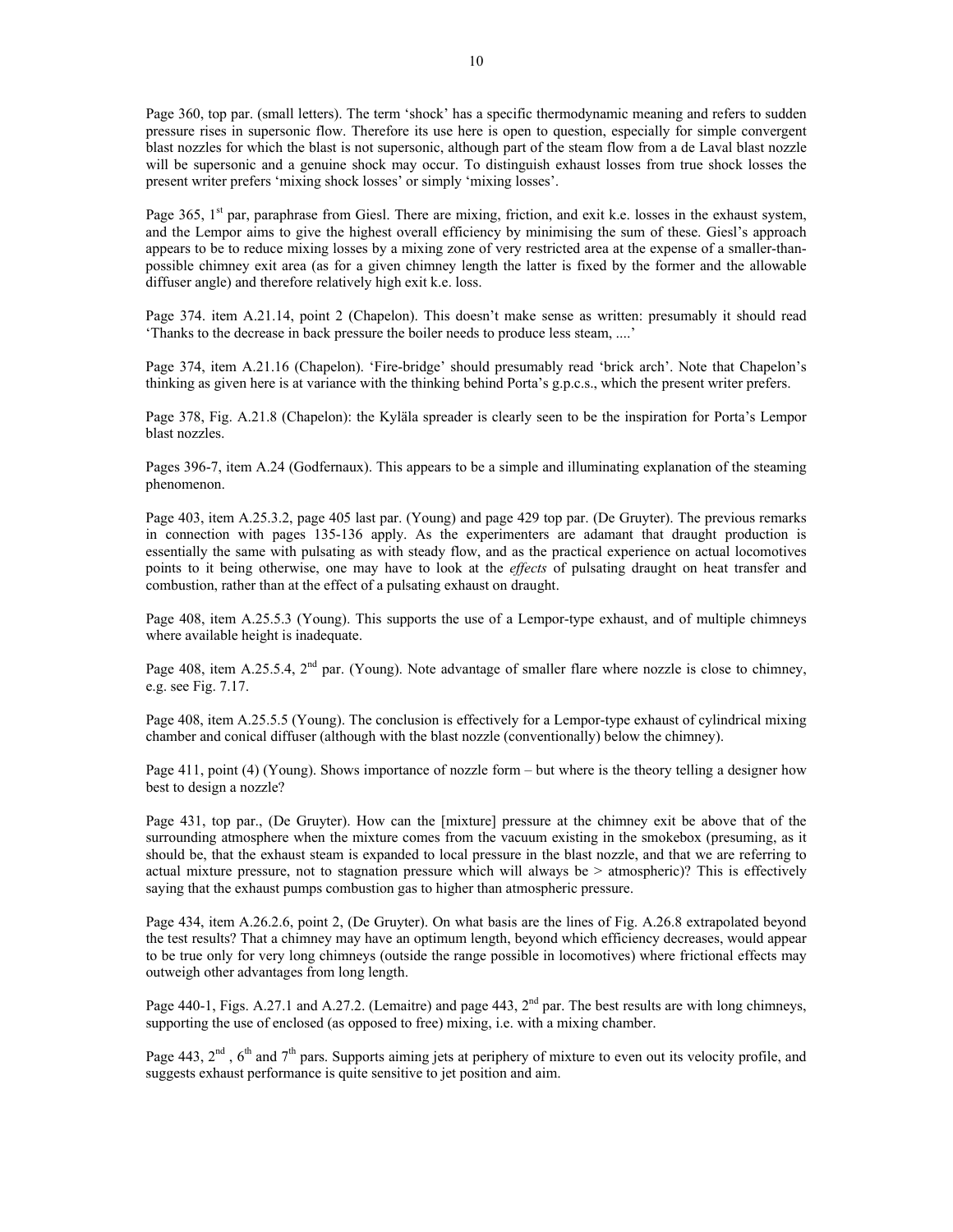Page 444 – 452, Lempor theory (Porta). The presentation of the Lempor theory is mostly accurate, but note the following.

Page 444, 1<sup>st</sup> par. 'It appears only to be available as an internet document'. The present writer, and others, use copies of Porta's original hand-written document. Strangely Koopmans has not included in his thesis the much more comprehensive 1957 paper by Porta and C. S. Taladriz to the 9<sup>th</sup> Pan American Railway Congress entitled *'The Exhaust of Locomotives'*, which deals with both the Kylpor and Lempor exhausts. The 1974 Lempor work is merely 'a revision' (Porta's own description) of this earlier work, which is in the public domain.

Page 444, last par, and page 448, 1<sup>st</sup> par. Porta subsequently changed his recommendation from a converging mixing chamber to a cylindrical one.

Page 447, equation A28.7.  $F_0$  and  $F_0^2$  should be  $F_b$  and  $F_b^2$ .

Page 448, Koopmans' note in small type under equation (A28.9). The only difference between equations A28.8 (Porta) and A28.8a (Koopmans) is in the final term.  $(1 - \xi_b) = 0.96$  (Porta) and  $1/(1 + \xi_b) = 0.962$  (Koopmans), an 'error' well within the accuracy of the calculations as a whole and therefore justifying Porta's simplification on page 447 that  $(1 + \xi_b) \approx 1$  for the purpose of these calculations.

Page 448, Koopmans' note in small type 'From quite different orifices'. Yes, but in each case the orifices are of circular section, or nearly so, and internally smooth, i.e. without any tips or projections, which will give similar flow or discharge coefficients. The flow coefficient in the previous sentence  $= 0.99$ . The following sentence should read '... for a carefully-designed bell-mouth ...'

Page 449, Koopmans' note in small type. Kentfield and Barnes, *The Prediction of the Optimum Performance of Ejectors*, I. Mech. E. 1972, confirms diffuser efficiency can be as high as 0.8 (for smooth, accurate diffusers). In addition it may be expected to be high in a locomotive exhaust because of the limited length.

Page 449, 5<sup>th</sup> line from bottom. W1/W should read W<sub>1</sub>/W and W/W<sub>b</sub> should read W<sub>1</sub>/W<sub>b</sub>.

Page 450, 1<sup>st</sup> line.  $(F_0 + F)$  / F should read  $(F_b + F)$  / F.

**Page 452, penultimate par. Porta's work is equated to that of Zeuner with the inclusion of the gas momentum, which has been judged as correct (1st sentence on page 100). From his momentum-based approach and tests, Koopmans' has concluded that 'The momentum equation as presented by Zeuner in 1863 suffices for exhaust calculations' (page 183, penultimate par.) It follows that the Lempor theory must also suffice. Indeed we seem to have the equivalence of the energy and momentum based approaches: if the fundamentals of both are correct, i.e. according to the laws of nature, then they are bound to be equivalent, merely being different ways of stating the same thing. As the Lempor theory includes mixing 'shock' losses and yet is equivalent to the momentum approach of Zeuner (where these losses may not need to be considered) it seems to follow that these losses do indeed need to be figured into the energy approach, which Koopmans appears to question (e.g. page 116 3rd par. from bottom and page 388, sentence following equation A22.11).** 

Pages 453 – 455. Note the difference between a free jet and confined jet (i.e. momentum conserved v's momentum + pressure conserved (the latter due presumably to the effect of friction on velocity building up a pressure gradient in the direction of flow)). The Lempor exhaust is of the confined jet type, but Koopmans seems to consider only conservation of momentum, e.g. on page 459, last par. and in Appendix A32.

**Pages 456 – 458. There are significantly more independent variables affecting exhaust performance than listed here, for example number of orifices, geometry of orifice(s), pitch circle diameter at which multiple nozzles are placed, angle of such orifices, gas velocity at mixing chamber entrance for Lempor type chimney (see comments on page 334), freedom of release flow (affected by valve and valve liner design), length of mixing chamber + length of diffuser separately (instead of simply 'length of chimney'), taper of chimney, geometry of chimney bell-mouth, combustion gas properties. The true number of dimensionless groups resulting from the Buckingham Pi theorem is therefore significantly greater than given by Koopmans, and his analysis, item A.30 must be regarded as incomplete / approximate.** 

**Page 461 – 464. All examples given in Appendix A.32 are partly free and partly confined jets (by the definitions of A.29). However the Lempor is all-confined for which (i) according to A.29. there is**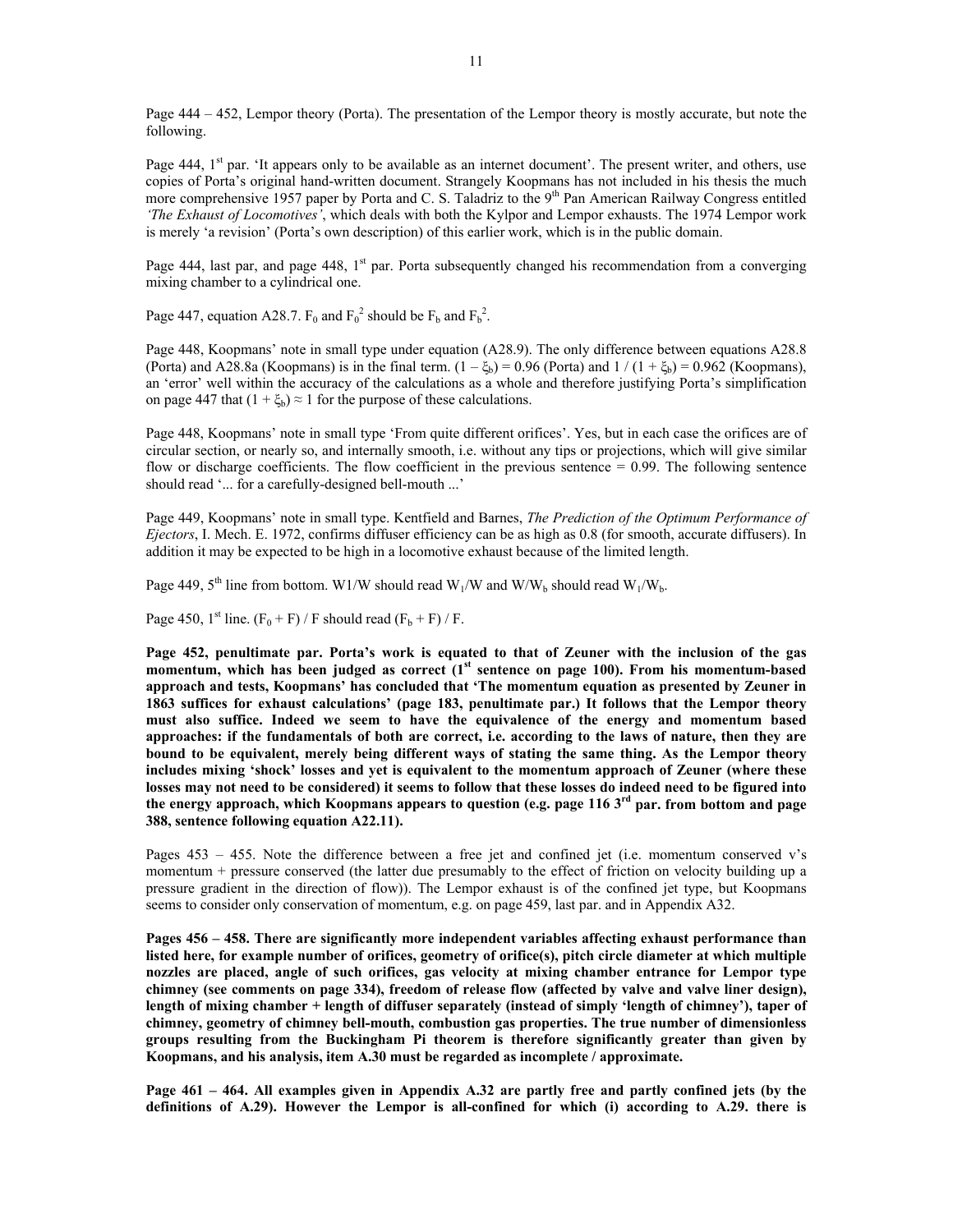**conservation of momentum + pressure rather than conservation of momentum, and (ii) the assumption**  throughout in A.32 that 'Q<sub>p</sub> has zero vertical component of velocity' is not valid, and as we have seen **earlier (comments on page 334) its vertical momentum must be included, as a –ve term on the r.h.s. of equation A32.2.** *This is important as it will act to decrease the Euler No. required for a given vacuum (or, alternatively, increase the Euler No. produced by a given chimney, see comments on pages 155 – 156 point 6), which in turn answers the criticism of the 5AT Lempor exhaust on page 156, 2nd par.* **Appendix A.32 is therefore not applicable to Lempor-type exhausts as it stands. Yet it has apparently been used by Koopmans in his suggested Lempor-type design for the 5AT with blast orifices in the mixing chambers (i.e. 'distance** *x***, orifice – chimney = 0' on page 156). Koopmans states on this page '... the Lempor design is flawed' and 'The Lempor calculation appears to give a dubious result. A double chimney system should be investigated ... as described in Appendix A.32.' Given the non-validity of Appendix A.32 for such an exhaust, it is suggested that it is Koopmans own proposal that might prove flawed or dubious. Indeed his comments on the 5AT Lempor seem to be based on disregard of his own statement on page 100 that the gas input velocity must be included [i.e. in either the energy or momentum balance]. Note also that Appendix A.32 assumes negligible friction, whereas the Lempor theory makes some attempt to quantify friction (page 447), and after all that Koopmans has written about non-uniform velocities (e.g. see sections 6.5.2 & 6.5.3) uniform velocities have, as in the past, been assumed again, which, whilst it may be a good**  approximation for  $v_n$ , is not so good for  $v_e$  and  $v_{es}$ . If the earlier insistence on non-uniform velocity is **considered one of the work's advances over former theories, where is the advance in practice if this point is now ignored?**

**Pages 461 – 464. The Saunders Idealised Theory deduces that the best result (highest Eu, i.e. highest vacuum for a given input momentum flux) is with a cylindrical chimney followed by a diffuser, = Lempor type exhaust.** 

Page 464, point 1. The admission for the 'ideal p model' that when  $R_c = 0$  (i.e. when chimney exit area is a maximum) Eu is not a maximum is an indication that the pressure distribution model is wrong, because if  $R_c = 0$ diffusing is a maximum and for a given input momentum flux the vacuum created should then be a maximum.

Page 468 – 469. The data used for this appendix is mutually incompatible, see comments on page 152. Any 'fit' of practical and theoretical results is therefore suspect. The chimney throat diameter (item 3 of top table, page 468) is 422 mm, not 211 mm.

Pages 471 – 478, Appendix B.1. In general the methods described are considered a poor substitute for Portainspired 5AT-type calculations.

Page 472, item B.1.5. The vacuum measuring tube should end flush with the inside of the smokebox wrapper plate to ensure it measures the stagnation (total) vacuum. Experience is that it never clogs if fitted on or higher than the smokebox vertical centre.

Page 474, item B.1.10. In view of past correspondence between Koopmans and himself in which Koopmans championed the use of the largest possible number of blast orifices, the present writer is amused to see a figure of 'less than about 8' orifices being recommended, the same number as used for a double Lempor. It is the number shown in Fig. B.1.4, page 478, which is effectively a double exhaust changed into one elongated chimney.

Page 475. Table B.1.1, last column. Why 'vacuum decreased by' and negative numbers: should it not be simply 'vacuum increased by'?

Page 477, 4<sup>th</sup> par. Goodfellow projections, or indeed any type of (invariably blunt) tip or projection into the blast nozzle, are to be avoided because of the high increase in exhaust steam pressure they cause, this in turn because of the reduced flow coefficient of a nozzle with such projections (net flow area is then significantly < nominal nozzle cross-sectional area). Such tips were used in practice on the SAR on exhausts of large diameter but limited height because to get 'sealing' at the chimney choke with limited nozzle – choke axial distance and a presumed steam blast angle of spread the blast nozzle diameter had to be quite large, therefore with such a nozzle, tips (or indeed sometimes a full cross) were used to reduce the nozzle area to that required to give the necessary blast velocity.

Page 478. The proposed BR5 exhaust (Fig. B.1.4.) will, no doubt, improve on the standard BR5 arrangement. But it does not escape the problem of altered external appearance, a major problem with the heritage rivet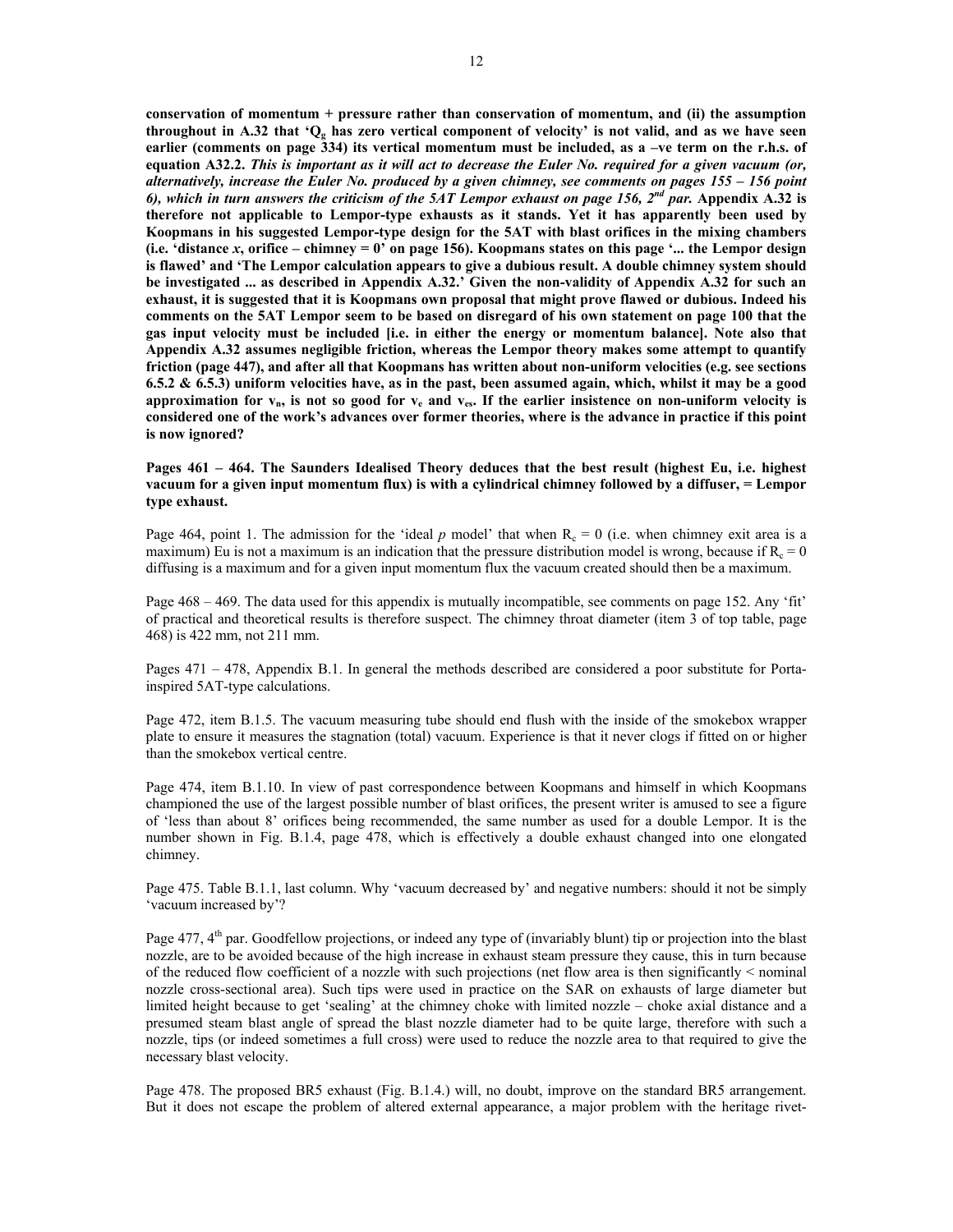counter brigade. Neither does it conform in some of its details to a Lempor-type exhaust, which it has been admitted is the best known (e.g. see page 100  $1<sup>st</sup>$  par.). Principally, the placing of the nozzles below the chimney means that full input gas k.e. / momentum cannot be used, according to Koopmans himself. The tests at Datong showed this placing to be inferior to having the nozzle tip level with the start of the mixing chamber (*[RD]* page 476). The mixing chamber is too short, but this may be mitigated by the 'free' steam – gas contact occurring upstream of the chimney (which has the above-mentioned disadvantage). Koopmans' proposal is the combination of 'free' and 'confined' jets that is used in 'normal' locomotive exhausts. One may argue that if the effect of a 'free' jet is superior then why have a chimney at all, and if that of a 'confined' jet is superior, then why place the chimney entrance above the blast nozzles? The reason for the historical clinging to this free + confined jet combination which is perpetuated here may be a throwback to the original thought that the chimney entrance should be relatively high up in the smokebox (e.g. see A.3.2.8 page 233 point 3, dating from 1860), also a desire not to throttle gas flow by lowering chimney entrance. The contra argument is, of course, the need to obtain the longest possible mixing chamber, and practical experience on the SAR and Rio Turbio Railway suggests the chimney entrance can be set quite low in the smokebox without net detrimental effect. The given diffuser angle of Koopmans' proposal,  $10.\overline{5}^0$ , is calculated from the (narrow) width of the chimney only: as in the (longer) longitudinal direction the diffuser is shown as diverging at a greater angle than in the transverse direction, the net diffuser angle will be  $> 10.5^{\circ}$ , Koopmans' recommended value. (If diffuser angle were to be increased to keep a constant exit / entrance area ratio as entrance area increased, it would become ever larger for larger diameter chimneys, which does not seem correct. Fixing the maximum permissible value of diffuser angle therefore favours small exhausts and splitting a single exhaust into multiple chimneys, an important advantage of the latter. It is debatable whether Koopmans' proposal is closer to a multiple exhaust than to a single one.)

**Summary.** The thesis can be assessed under three headings.

- 1. **Historical**. The historical survey is probably the most comprehensive ever undertaken, and for students of engineering history should be valuable. But as noted in the comments on pages 23 – 105, the inclusion of so much material, sometimes irrelevant, contradictory, or simply wrong when seen from today's perspective, is not much help to the practical engineer. It would have been better to have been more selective, concentrating on how today's knowledge was gradually built up. That the survey has not included all important material is inevitable – some will simply not have been easily traceable, e. g. that coming from the communist bloc. Mention has been made of the absence of Porta's most comprehensive 1957 paper (see comments on page 444). A work probably untraceable by Koopmans is the lengthy B. Sc. dissertation by the SAR engineer Smith and the resulting 'K-ejector' for the SAR 25NC class, briefly mentioned on page 18 of *[RD].* Of interest is that Smith independently stressed the value of turbulent mixing *'where the two streams are flowing parallel to each other and at the same order of velocity'*, which sounds rather like the Lempor.
- 2. **Simple improvements to existing exhausts**. This would mostly consist of the substitution of multiple blast nozzles for a single nozzle, which is cheap to do and does not alter a locomotive's external appearance. As such, it should be attractive to operators of heritage locomotives. Here the thesis is of the greatest benefit. At the request of SAR staff, the present writer did such alterations to various SAR locomotive classes, more or less on an 'eyeball' basis. The results were mixed, as described in Chapter 4 of *[RD].* At the time the importance of the nozzle – chimney choke axial distance was not appreciated, and had the information contained in Koopmans' thesis been available the results would certainly have been better. However such limited alterations to a locomotive naturally give limited benefit: as written about the SAR work on page 343 of *[RD]* '... this small alteration had given only a small gain and ... it was no substitute for a properly designed exhaust system.'
- 3. **Advanced exhaust systems for advanced locomotives**. No clear advance over existing knowledge nor new insight nor useful concrete advice on most of the parameters of interest to the exhaust designer can be found in this work. These parameters include, for example, the following factors listed on page 474 of *[RD]*: blast nozzle design (i.e. geometry), de Laval blast nozzle area ratio, distance from the Kordina wall to blast nozzles, use of swirl, mixing chamber length : diameter ratio. Although the importance of some of these parameters has occasionally been acknowledged in the text (e.g. on page 185 under 'The Lemaitre system' on converging – diverging blast nozzles) there has been little or no attempt to investigate them, and we are no further ahead in our knowledge. No mention has been made of the Kordina and blower, both parts of the front-end intimately connected with the exhaust system. Even if Koopmans' work were taken as valid, taken as a whole his presentation is very disjointed. What the locomotive designer needs in such a work is a coherently laid-down methodology for optimum design. This is what Porta did in his various papers, and his Lempor theory is very easy to use – the difficulty lies in accurately estimating the data that must be put into the theory, a problem which applies to all exhaust work. Most importantly, the foregoing